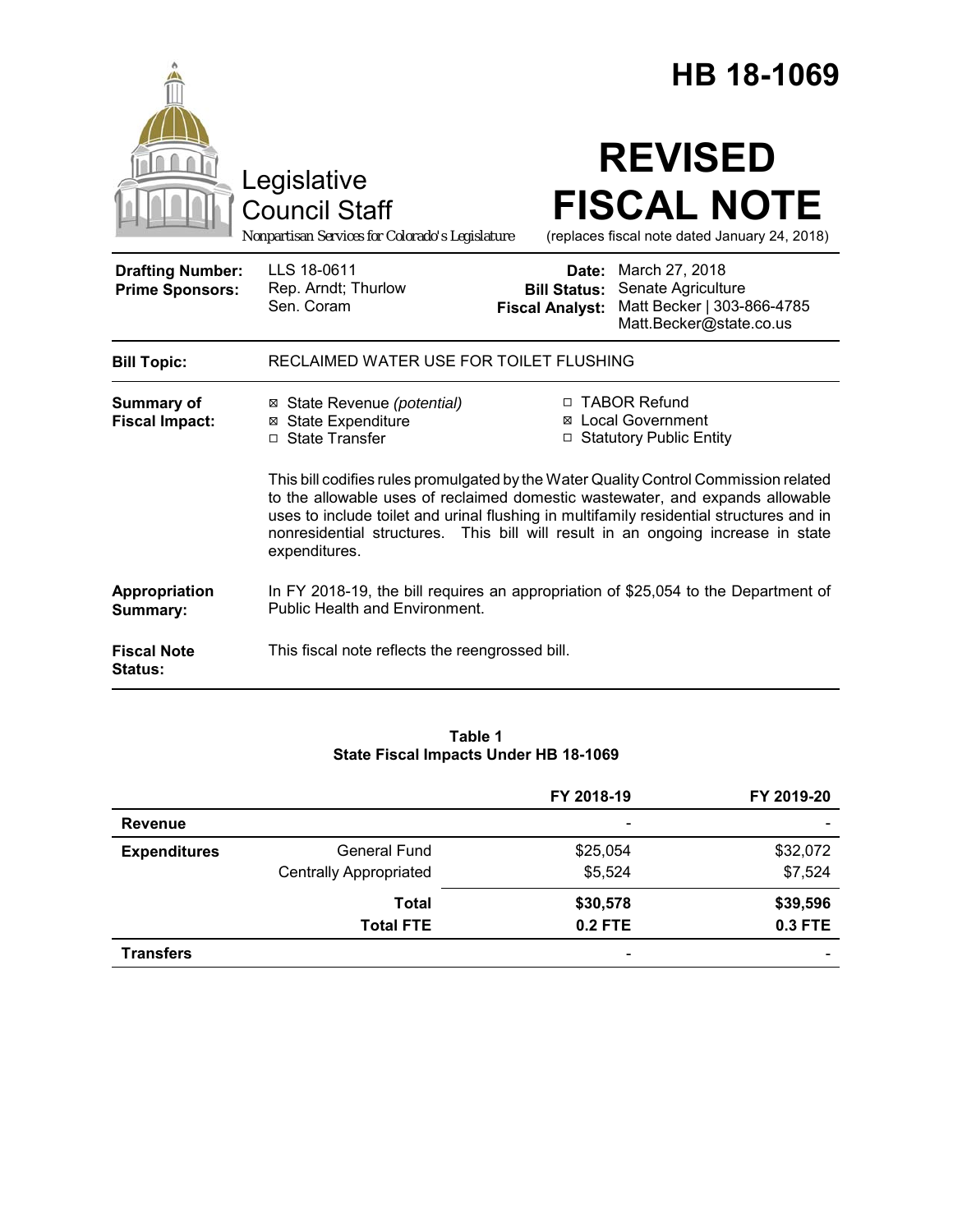March 27, 2018

## **Summary of Legislation**

This bill codifies rules promulgated by the Water Quality Control Commission (WQCC) within the Colorado Department of Public Health and Environment (CDPHE) related to the allowable uses of reclaimed domestic wastewater, and expands allowable uses to include toilet and urinal flushing in multifamily residential structures and in nonresidential structures, if the toilets and urinals are installed in accordance with rules promulgated by the State Plumbing Board in the Department of Regulatory Agencies. In addition, the bill defines three categories of water quality standards.

The WQCC may promulgate rules related to reclaimed wastewater on or before December 31, 2019. If the WQCC finds that the standards and categories in the bill are not protective of public health and identifies either: (1) a documented incident of microbial disease that likely originates from reclaimed wastewater; or (2) a peer-reviewed published article that identifies a potential public health risk posed by the use of reclaimed wastewater, it may promulgate more stringent rules. The WQCC is also authorized to:

- create new categories of water quality standards;
- recategorize any of the allowable uses to a less stringent category; and
- authorize additional uses.

Following a stakeholder process, the Water Quality Control Division (WQCD) within CDPHE is authorized to develop policy, guidance, or best management practices related to reclaimed wastewater. It is also authorized to grant variances from the standards if the proposed usage will sufficiently protect public health and the environment.

# **Background**

Under current law, reclaimed domestic wastewater is wastewater that has received treatment for subsequent reuses other than drinking. The Colorado Water Quality Control Act authorized the WQCC to promulgate control regulations to describe requirements, prohibitions, standards, and concentration limitations on the reuse of reclaimed domestic wastewater that will protect public health and encourage reuse. Regulation 84, also known as the Reclaimed Water Control Regulation, was adopted by the WQCC in October 2000, and was amended in 2004, 2005, 2007, and 2013.

Regulation 84 establishes treatment requirements for the use of reclaimed wastewater for irrigation, fire protection, industrial uses, and certain other commercial uses. CDPHE reviews applications from reclaimed wastewater systems and user plans to determine whether they meet the requirements of the regulation. If the requirements are met, CDPHE issues notices of authorization. CDPHE also reviews annual reports, considers requests for variances, conducts inspections, and enforces the requirements of Regulation 84. Existing department resources for the program are approximately 1.2 FTE.

State law allows the WQCD to collect fees for regulated reclaimed wastewater systems. The fees currently range from \$450 to \$6,300 per year, depending on the capacity of the treatment facility. Individual end users of reclaimed wastewater systems are not currently charged fees by the division.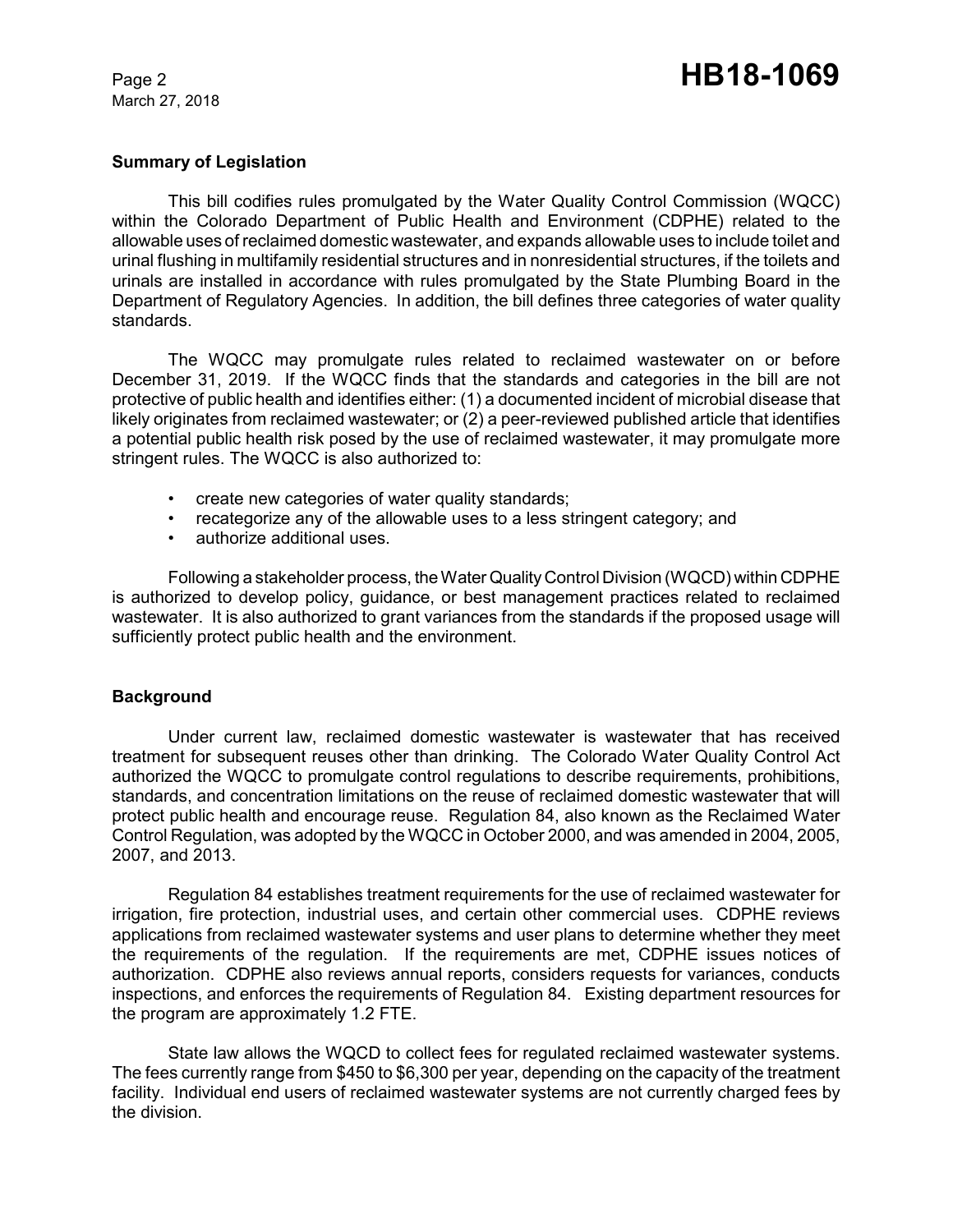March 27, 2018

### **State Revenue**

While this bill does not change the existing fee structure to offset expenditures, state revenue will increase if and when new reclaimed wastewater treatment plants are constructed as a result of this bill. Existing reclaimed wastewater systems may also have existing capacity to allow for the expanded uses in this bill.

### **State Expenditures**

This bill increases expenditures for CDPHE by \$30,578 and 0.2 FTE in FY 2018-19, and by \$39,596 and 0.3 FTE in FY 2019-20 and beyond.

CDPHE will utilize 0.3 FTE Environmental Protection Specialist II to regulate the expanded uses, prorated to 0.2 to account for the General Fund paydate shift in FY 2018-19. The additional workload includes providing guidance to regulated entities, reviewing letters of intent and user plans, data entry, record keeping, drafting notices of authorization, developing forms and guidance documents, conducting inspections, drafting inspection reports, identifying noncompliance issues, reviewing noncompliance responses, responding to complaints, providing information to the public, and training. The fiscal note includes \$4,000 in travel costs annually based on 10 trips averaging two nights each at a rate of \$400 per trip for compliance oversight and compliant response, technical assistance and training, and coordination meetings. Program costs are shown in Table 2.

The bill also minimally increases workload for the State Plumbing Board. The new rulemaking process authorized by the bill will be accomplished within existing appropriations.

|                                                |                   | FY 2018-19 | FY 2019-20 |
|------------------------------------------------|-------------------|------------|------------|
| Department of Public Health and<br>Environment |                   |            |            |
| <b>Personal Services</b>                       |                   | \$21,054   | \$28,072   |
| Travel                                         |                   | \$4,000    | \$4,000    |
| Centrally Appropriated Costs*                  |                   | \$5,524    | \$7,524    |
| FTE - Personal Services                        |                   | $0.2$ FTE  | $0.3$ FTE  |
|                                                | <b>Total Cost</b> | \$30,578   | \$39,596   |
|                                                | <b>Total FTE</b>  | $0.2$ FTE  | $0.3$ FTE  |

#### **Table 2 Expenditures Under HB 18-1069**

 *\* Centrally appropriated costs are not included in the bill's appropriation.*

**Centrally appropriated costs.** Pursuant to a Joint Budget Committee policy, certain costs associated with this bill are addressed through the annual budget process and centrally appropriated in the Long Bill or supplemental appropriations bills, rather than in this bill. These costs, which include employee insurance and supplemental employee retirement payments, are estimated to be \$5,524 in FY 2018-19 and \$7,524 in FY 2019-20.